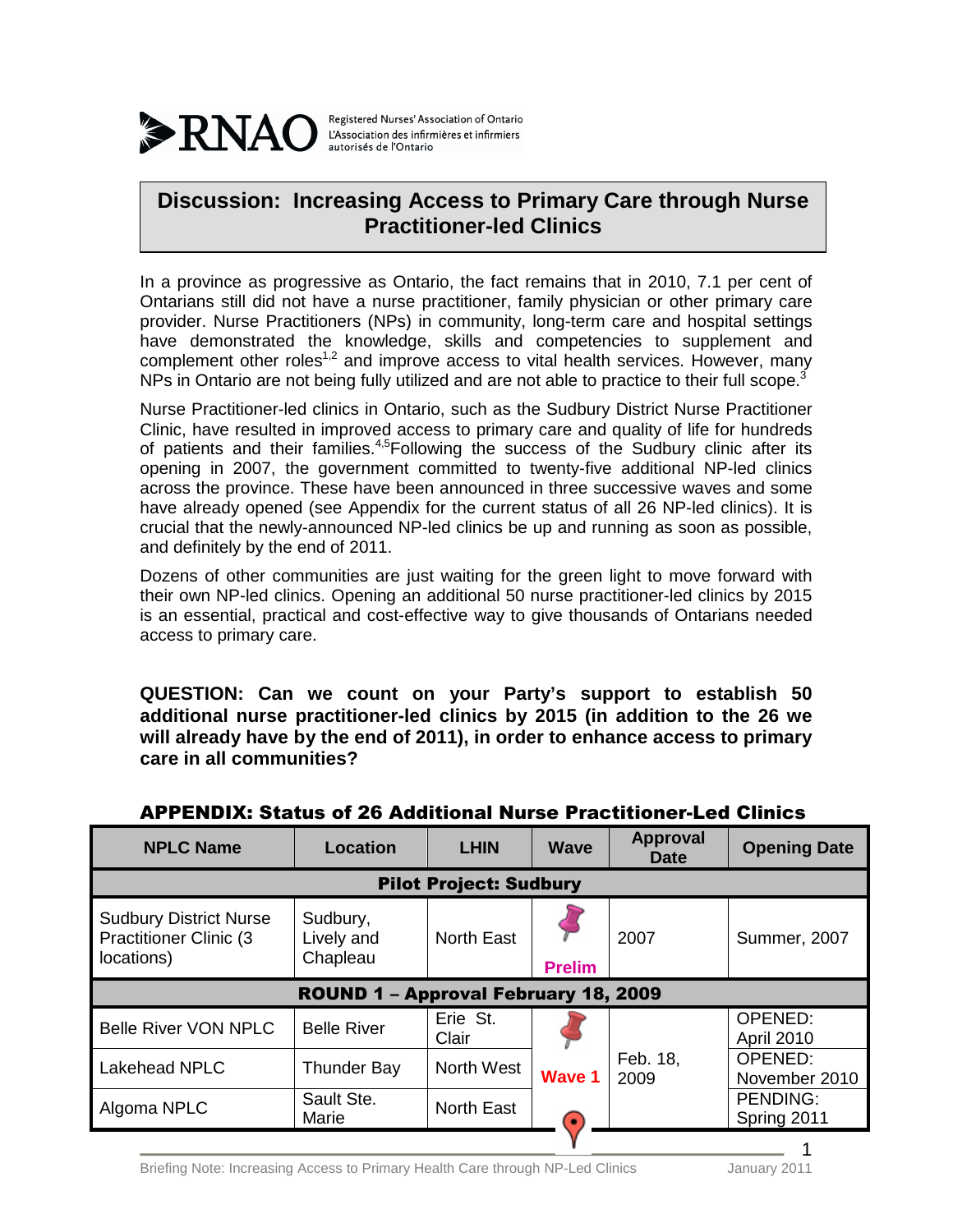|                                                                                     | ROUND 2 - Approval November 27, 2009 |                                   |                    |                  |                                     |  |  |  |
|-------------------------------------------------------------------------------------|--------------------------------------|-----------------------------------|--------------------|------------------|-------------------------------------|--|--|--|
| <b>Belleville NPLC</b>                                                              | <b>Belleville</b>                    | South East                        |                    |                  | OPENED:<br>August 2010              |  |  |  |
| Georgian College NPLC                                                               | <b>Barrie</b>                        | <b>North</b><br>Simcoe<br>Muskoka |                    |                  | <b>OPENING:</b><br>February 2011    |  |  |  |
| <b>Glengarry NPLC</b>                                                               | Lancaster                            | Champlain                         |                    |                  | <b>OPENING:</b><br>February 2011    |  |  |  |
| <b>Essex NPLC</b>                                                                   | <b>Essex</b>                         | Erie St.<br>Clair                 | <b>Wave 2</b>      |                  | <b>OPENING:</b><br>March 2011       |  |  |  |
| <b>Canadian Mental Health</b><br><b>Association - Durham</b><br><b>Region NPLC</b>  | Oshawa                               | Central<br>East                   | ۰                  | Nov. 27,<br>2009 | <b>PENDING:</b><br>Winter 2011      |  |  |  |
| Anishnawbe Mushkiki-<br>Thunder Bay Aboriginal<br><b>Community Health</b><br>Centre | <b>Thunder Bay</b>                   | North West                        |                    |                  | <b>PENDING:</b><br>Summer 2011      |  |  |  |
| <b>French River NPLC</b>                                                            | Alban                                | <b>North East</b>                 |                    |                  | <b>PENDING:</b><br>Summer 2011      |  |  |  |
| Huronia NPLC                                                                        | <b>Oro Station</b>                   | <b>North</b><br>Simcoe<br>Muskoka |                    |                  | <b>PENDING:</b><br>Summer 2011      |  |  |  |
| ROUND 3 - Approval August 23, 2010                                                  |                                      |                                   |                    |                  |                                     |  |  |  |
| <b>Capreol NPLC</b>                                                                 | Capreol                              | North East                        | ٠<br><b>Wave 3</b> | Aug. 23,<br>2010 | <b>PENDING:</b><br>Summer 2011      |  |  |  |
| Emery-Keelesdale<br><b>NPLC</b>                                                     | Toronto                              | Central                           |                    |                  | PENDING:<br>Summer 2011             |  |  |  |
| Georgina NPLC                                                                       | Sutton                               | Central                           |                    |                  | <b>PENDING:</b><br>Spring 2011      |  |  |  |
| <b>Health Zone NPLC</b>                                                             | London                               | South<br>West                     |                    |                  | PENDING:<br>Winter 2011             |  |  |  |
| <b>HF Connecting Health</b><br>(Scarborough)                                        | Toronto                              | Central                           |                    |                  | <b>PENDING:</b><br><b>Fall 2011</b> |  |  |  |
| Ingesoll NPLC                                                                       | Ingersoll                            | South<br>West                     | Э                  |                  | <b>PENDING:</b><br>Summer 2011      |  |  |  |
| Niagara NPLC                                                                        | Niagara Falls                        | <b>HNHB</b>                       |                    |                  | PENDING:<br><b>Fall 2011</b>        |  |  |  |
| North Bay NPLC                                                                      | North Bay                            | <b>North East</b>                 | <b>Wave 3</b>      |                  | PENDING:<br>Summer 2011             |  |  |  |
| North Channel NPLC                                                                  | Thessalon                            | <b>North East</b>                 |                    | Aug. 23,         | <b>PENDING:</b><br><b>Fall 2011</b> |  |  |  |
| North Muskoka NPLC                                                                  | Huntsville                           | <b>North</b><br>Simcoe<br>Muskoka |                    | 2010             | PENDING:<br><b>Fall 2011</b>        |  |  |  |
| <b>Smiths Falls NPLC</b>                                                            | <b>Smiths Falls</b>                  | South East                        |                    |                  | <b>PENDING:</b><br><b>Fall 2011</b> |  |  |  |
| <b>Twin Bridges NPLC</b>                                                            | Sarnia                               | Erie St.<br>Clair                 |                    |                  | PENDING:<br><b>Fall 2011</b>        |  |  |  |
| VON "360 Degrees"                                                                   | Peterborough                         | Central                           |                    |                  | PENDING:                            |  |  |  |

Briefing Note: Increasing Access to Primary Health Care through NP-Led Clinics